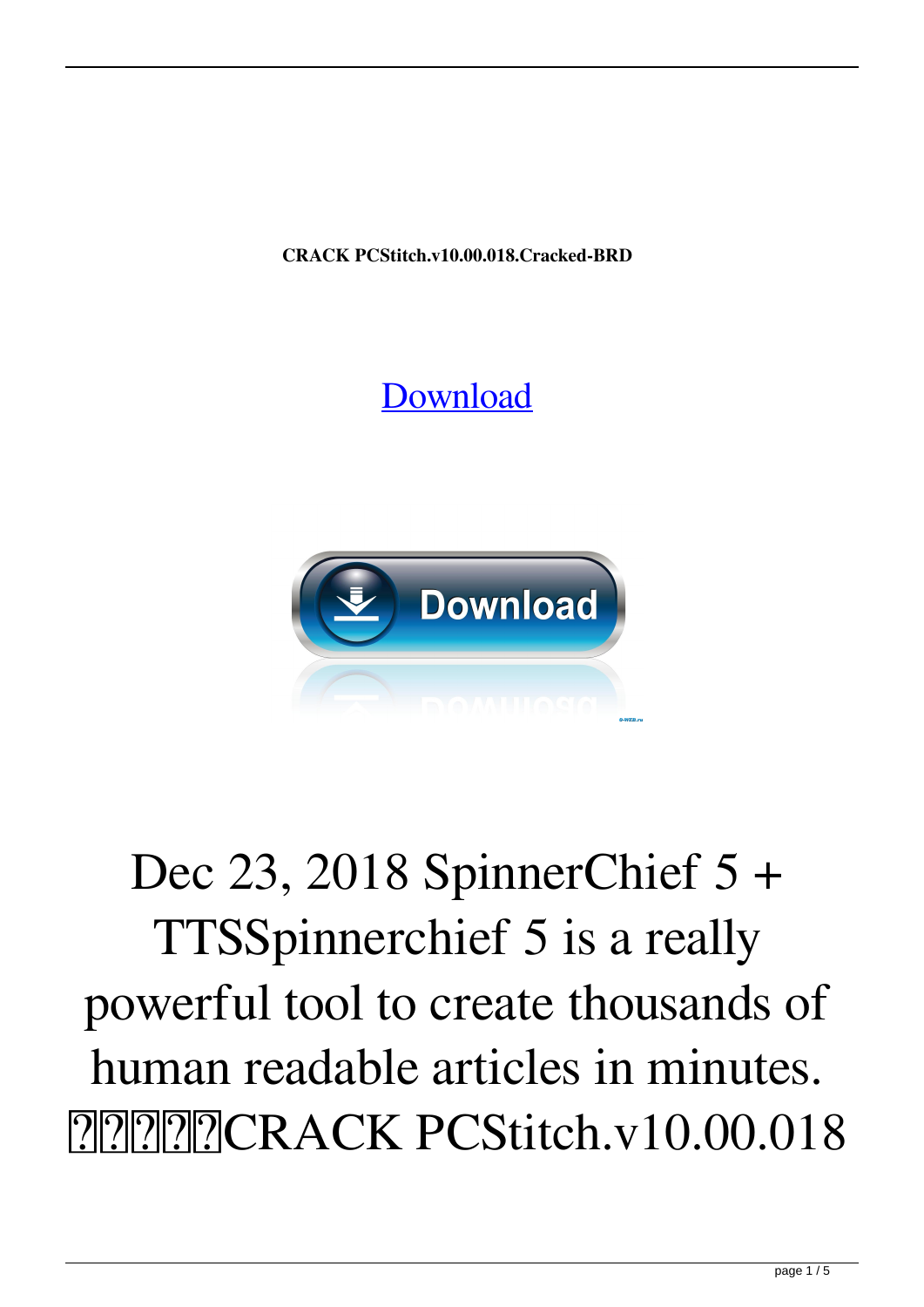## .Cracked-BRD, ? Zenhiser Ultra2020s <u>קולולוגוולוסולוטולולולולולוטוקולוסון ולולולולו</u> 繝ヲ繝、繝ゥ繝、繝ゥ繝丁繧ゥ繝、繝ゥ繝、繝ゥ繝、繝 ァ繝、繝ゥ繝、繝ゥ繝、繝ゥ繝、繝ァ繝、繝ゥ繝、繝ゥ <u>קולןרולורן היוליולורולולורולורולורן בין קולורולור</u> 、繝ゥ繝、繝ゥ繝、繝ゥ繝、繝ゥ繝、繝ゥ繝、繝ゥ繝、 ?וֹףְןְהַןְּקִןְקִןְקִןְקִןְקִןְקִןְקִןְקִןְקִןְקִן וְקִוֹקִןְקִן קוֹן וְקִוֹקִן קוֹ <u>פ מוקומומומומומומומומומומומות </u>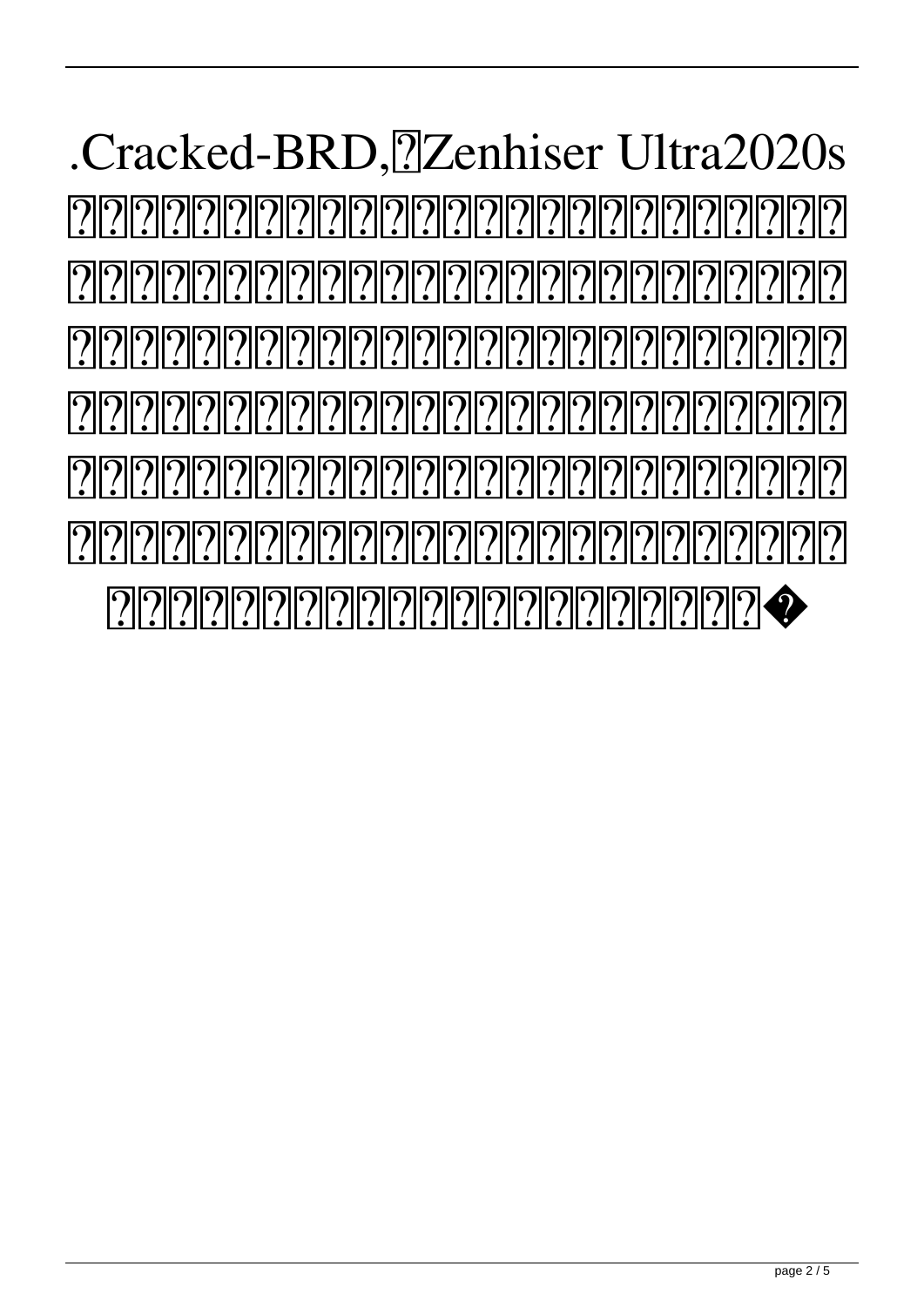Dec 21, 2018 7b17bfd26b marelmy After I applied this instruction, I was able to install and launch the program, but on launching I get the following message: Не могу установить пакет из директории, известной "C:\Program Files (x86)\PC Stitch\PCStitch.exe", поскольку возможная ссылка на этот пакет недопустима. Пробовал изменить файл "Windows Registry Editor Version 5.00", но проблема не исчезла. What do I do to install it properly? A: It's safe to uninstall PCStitch and try installing from the downloaded archive file (I just tried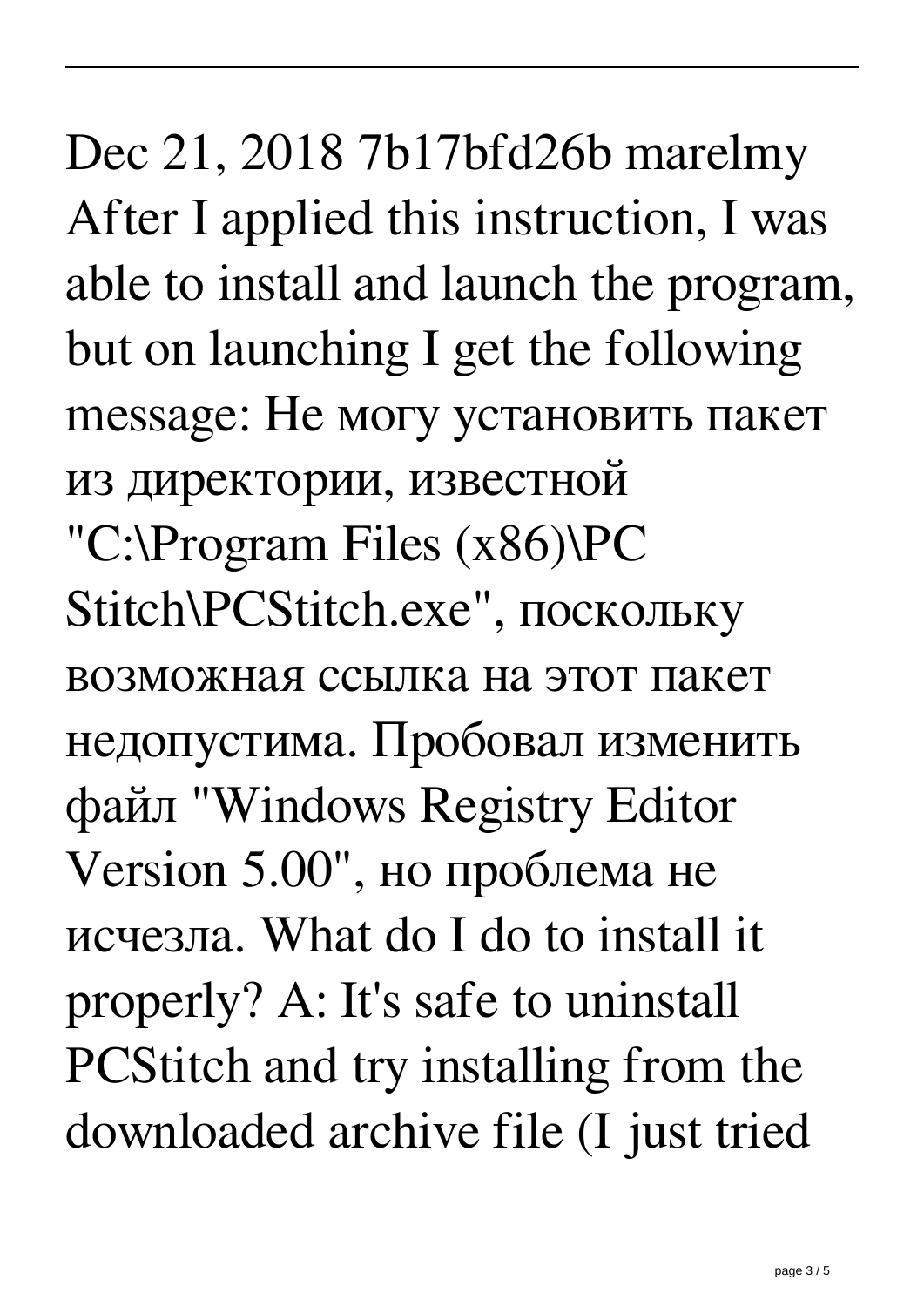this with version 10.00.018.0 and it works fine). In the OP's case, the program will no longer crash when trying to access the Program Files directory. Edit: Apparently, that's not the solution. Opening PCStitch.exe directly from the archive file will still crash. Maybe the OP has the 32-bit.exe file on a 64-bit Windows system. I do have another solution though. In the downloaded archive file, open the "Cracked.ini" file and search for the line "SafeMode" and set it to "off". Then open PCStitch.exe directly from the archive file. Matt Cassel Matthew